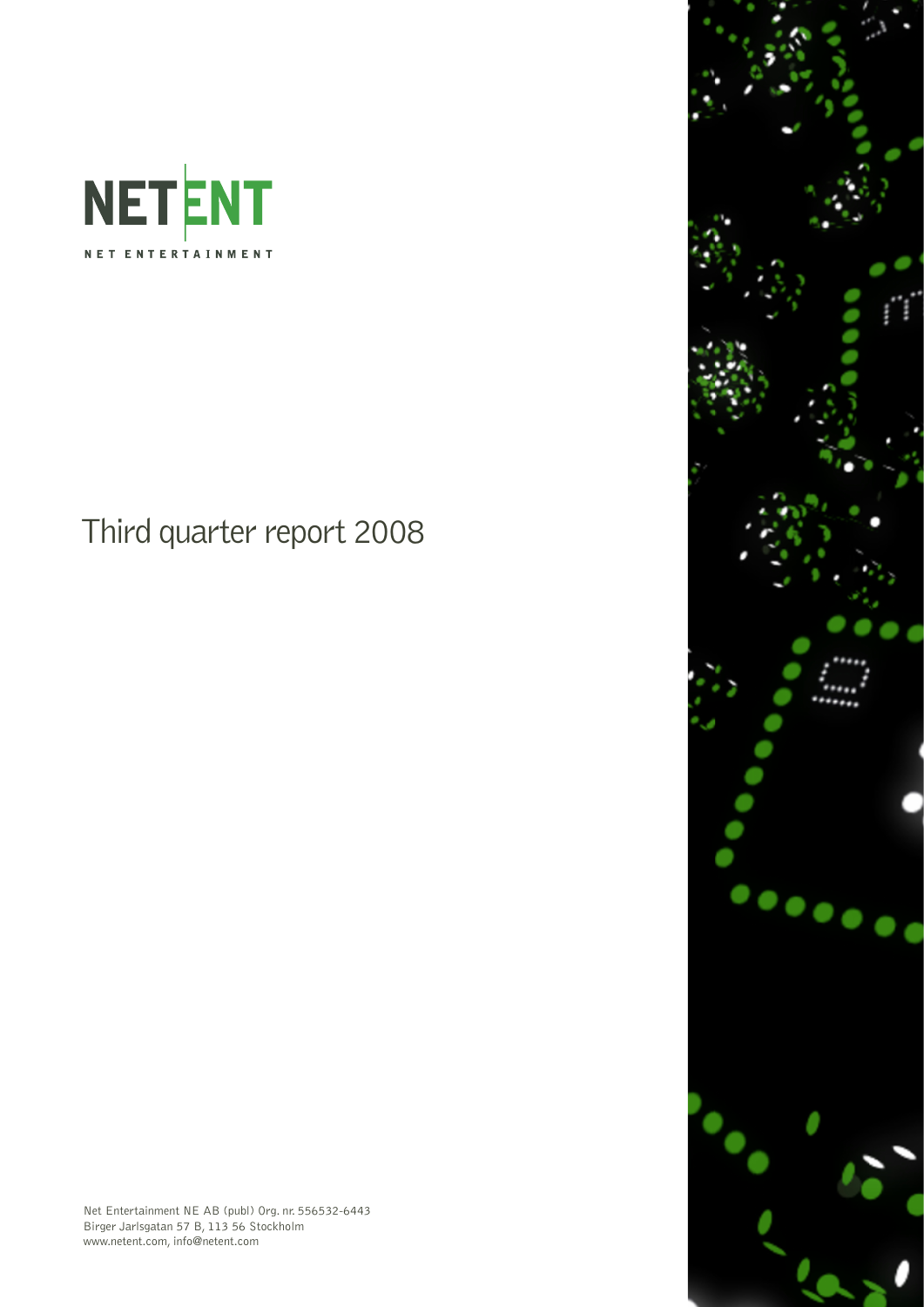## **Net Entertainment NE AB (publ)**

### **Net Entertainment hereby submits its Interim Report for the period January - September 2008**

### **Nine-month period 2008**

- Revenue for the nine-month period increased by 50% to SEK 143.0 (95.1) million.
- Profit after tax rose by 65% to SEK 52.8 (32.1) million
- Operating margin was 40.0 (37.0)%
- Earnings per share before and after dilution amounted to SEK 1.34 (0.81)
- 16 new license agreements for CasinoModule™ were signed

### **Third quarter 2008**

- Revenues increased by 63% to SEK 52.6 (32.3) million.
- Profit after tax rose by 104% to SEK 19.9 (9.8) million.
- Operating margin was 42.2 (32.9)%
- Earnings per share before and after dilution amounted to SEK 0.50 (0.25)
- 8 new license agreements for CasinoModule™ were signed

# **Comments from Johan Öhman, CEO**

*"Net Entertainment is continuing to evolve strongly. The primary driving force is volume growth with our existing customers and infusion of new. The games and functionalities that the Company launched have strongly contributed to the success. The development during the second and third quarter is characterisedby lower seasonal effect compared to previous years. We see no tendencies for a slowdown in the market growth for online gaming and the fourth quarter have started of strong.* 

*The development work in the Ukraine is proceeding well and the Company have now two development teams in place. The downloadable casino is at present undergoing acceptance testing and will be launched for customer shortly. During the third quarter a virtual horseracing game witch belongs to the category "soft games" was launched. The game offers a gaming experience of the highest standard and the result will determine whether additional soft games will be developed.* 

*The sales towards new customers have been successful. Agreements have during the first nine month of the year been signed with four so called Tier 1 operators. As a result of this the Company's dependence on individual customers is drastically diminished.* 

*In purpose of equipping the Company for the future the company management have been strengthened with three new co-workers, all with wide experience and special knowledge within there specific area. In addition, the work of developing the business to handle expected new customers and volume growth.*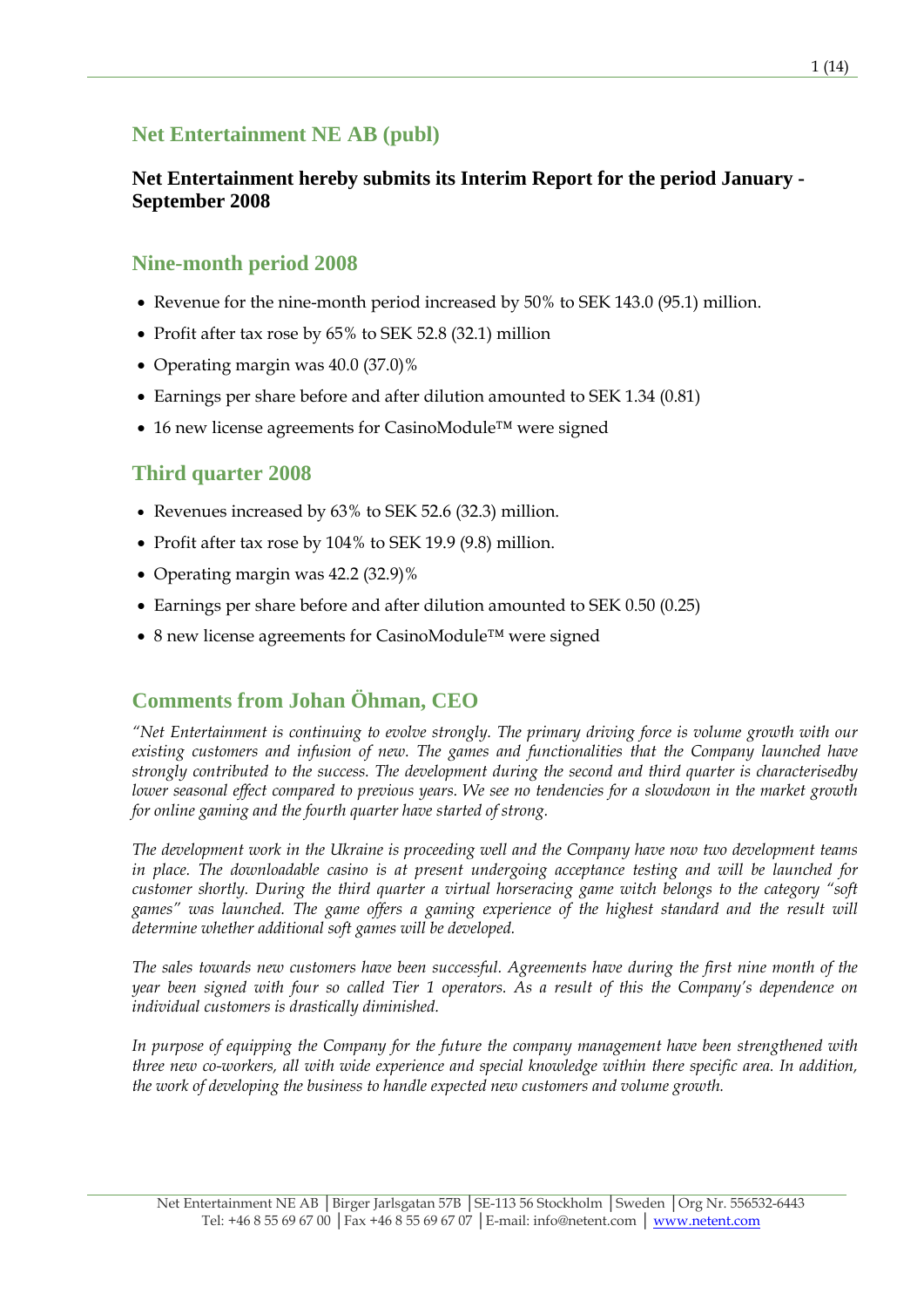### **About Net Entertainment**

Net Entertainment NE AB and its subsidiary Net Entertainment Malta Ltd (which together form the Group or the Company) are leading suppliers of digitally distributed Internet gaming software. The company was established in 1996 and has a customer base of scarcely sixty international gaming companies. Revenues consist of royalties based on the revenues generated by the Company's products and setup fees when new agreements are signed. Net Entertainment is a pure development company and thus does not conduct any gaming operations of its own. The Company's brand is internationally recognised and associated with innovation, service and quality.

The Group has offices in Stockholm housing all technical development, and on Malta where all commercial operations including sales, marketing and product management are found.

The Parent Company has been listed on the Nordic Growth Market (NGM) Equity since April 5, 2007. As announced previously, Net Entertainment's Board of Directors has decided to file an application to move its exchange listing to the OMX Nordic Exchange Stockholm, in 2008. Trading is scheduled to start on the OMX Nordic Exchange Stockholm in the beginning of 2009.



Revenue for the most recent rolling 12 months is presented in the diagram below.

### **Developments during the third quarter**

#### *Earnings and profitability*

Net sales for the quarter increased to SEK 52.6 (32.3) million, 62.9% higher than the same period last year. Operating profit rose to SEK 22.2 (10.7) million and the operating margin was 42.2 (32.9)%.



Net Entertainment NE AB │Birger Jarlsgatan 57B │SE-113 56 Stockholm │Sweden │Org Nr. 556532-6443 Tel: +46 8 55 69 67 00 │Fax +46 8 55 69 67 07 │E-mail: info@netent.com │ www.netent.com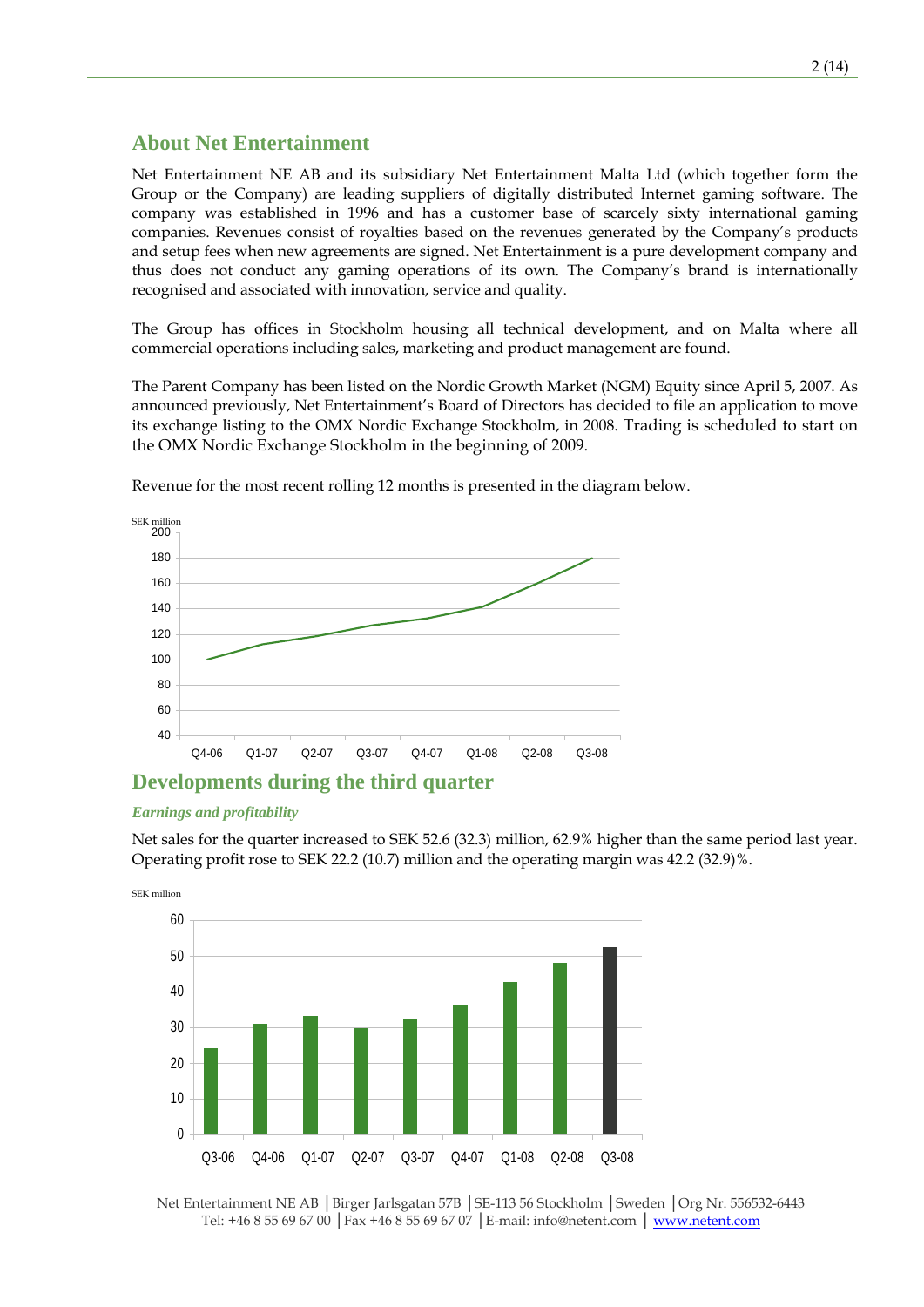The growth during the year's third quarter was as a result of continued strong market advances good. Another successful product release with three new games was released during the period and three new customers' casinos were taken into operation, thereby boosting the company's revenue base. During the third quarter eight new agreements were signed witch added revenue in form of setup fees. Moreover, the agreements with four smaller operators that did not reach the minimum turnover in the casino that the Company requires were cancelled.

Revenue was favourably affected by the higher volumes reported for the third quarter as compared with the equivalent period 2007. However, higher volumes also mean a somewhat lower average price since customers adopt a pricing system whereby a higher volume generates a lower price. The royalty levels per pricing system remained stable throughout the quarter. Fluctuations in exchange rates had a slightly positive effect on Net Entertainment's revenue growth in the third quarter compared with the same period last year. Third quarter sales increased 9% over the previous quarter.

Operating profit was up 108% compared with the period last year and 21% over the previous quarter. Operating expenses rose somewhat after the useful life reassessment of intangible assets made at start of 2008. Furthermore, the company has accelerated its development pace to ensure a leading market position and broaden its selection of products. Contract developments in the Ukraine and external development resources in Stockholm help to increase the rate of development. This has resulted in a larger number of intangible assets being recognised. The Company has also incurred costs related to the ongoing listing process for the trading of shares on the OMX Nordic Exchange Stockholm.

At the end of the quarter, the Company had 17 contracted customers that yet have not been launched.

#### *The market [move out of the financial section, focus on the final quarter]*

The market for online gaming has exhibited strong growth the past years and global sales for internet gaming are expected to exceed USD 16 billion in 2008. In the next few years, Europe is expected to represent more than half the total gaming revenues and grow by 15-20% annually, making it by far the largest gaming market.<sup>1</sup>

Net Entertainment views the conditions for continued expansion in the casino market as good. A more generous product portfolio will enable the Company to target a broader market. Expansion may take the form of organic growth or be attained through acquisitions or in-licensing.

Additional information about the market can be found in the 2007 annual report.

#### *New assignments and customers*

During the third quarter, new agreements for delivery of CasinoModule™ were signed with eight operators: King, Chipleader, 21Media, Bingo Las Vegas, No IQ Poker and three operators that for now wish to remain anonymous (which of two are so called Tier 1 operators).

#### **Cash and cash equivalents, financing and financial position**

The Group's cash flow from operating activities during the nine-month period amounted to SEK 63.0 (29.3) million. Cash flow from investing activities amounted to SEK -12.9 (-9.5) million. Cash flow from financing activities amounted to SEK -29.7 (-9.9) million and relates in both periods to dividends to shareholders. At the close of the period, consolidated cash and cash equivalents stood at SEK 46.7 (23.1) million (SEK 4.9 million of which refers to funds held on behalf of licensees). The Group's strong liquidity is attributed to the large cash flow generated by operating activities. The Group had an effective tax rate of 7.4 (9.5)% during the nine-month period. The Group's effective tax rate is primarily affected by the distribution of profit between Sweden and Malta. Since the profit in Sweden for the nine-month period is lower than for the same period last year, the effective tax rate for the Group is lower.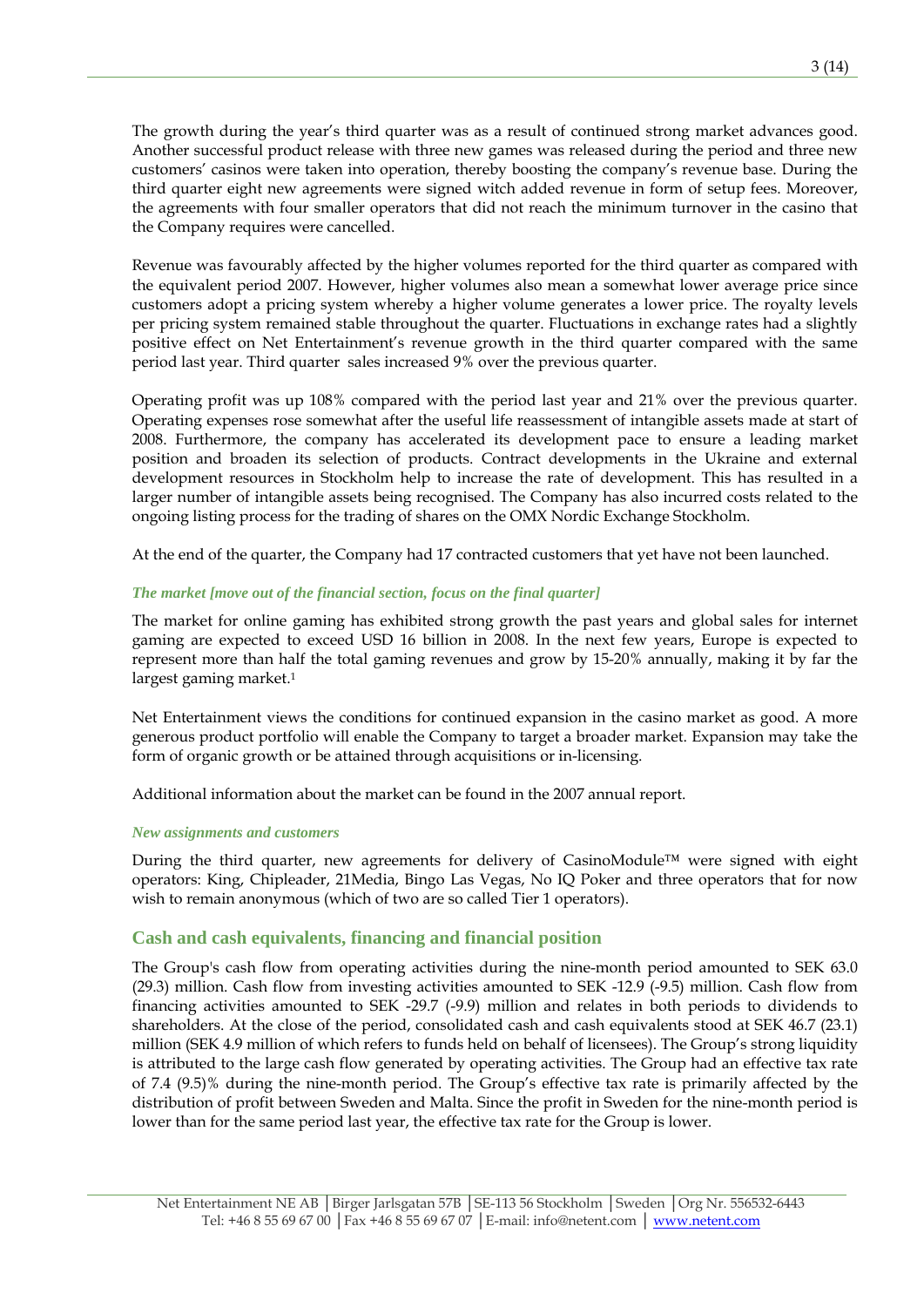#### **Investments**

The Group's capitalization of development expenses as intangible assets amounted to SEK 11.5 (6.7) million during the first nine months of the year, and property, plant, and equipment amounted to SEK 1.5 (2.8) million.

#### **Personnel and organisation**

The executive management team has expanded in the third quarter to include Bertil Jungmar as Financial Director, Mathias Crona, Strategy and Business Development, and Fredrik Petersson, Product Ownership. At the end of the period, there were 77 (59) employees. Including subcontractors, Net Entertainment employed 107 (79) persons.

#### **Parent Company**

The parent company reported revenue of SEK 28.3 million for the quarter, compared with SEK 21.3 million for the same period last year. Revenue for the nine-month period was SEK 79.0 (62.5) million. Operating profit was SEK 4.2 (1.9) million for the quarter and SEK 6.1 (8.4) million for the nine-month period. Profit after tax was SEK 3.2 (1.3) million for the quarter and SEK 4.3 (6.0) million for the ninemonth period. Cash and cash equivalents in the parent company were SEK 9.0 (3.0) million at the end of the period.

#### **Events after the end of the period**

Since the close of the reporting period, the Company has signed an agreement with the smaller operator JEK Parcel for delivery of the CasinoModule™. Moreover the Company have after independent auditing been certified by the industry organization eCogra and received their "safe and fair seal".

#### **Accounting policies**

#### *Preparation of the report*

This interim report is prepared in accordance with IAS 34, Interim Financial Reporting, which complies with Swedish legislation through the application of the Swedish Financial Reporting Board's recommendation RFR 1.1, Supplementary Accounting Rules for Groups and RFR 2:1, Accounting for Legal Entities, in respect to the Parent Company. The same accounting principles, definitions for key ratio and calculation methods have been used as in the previous Annual Report.

No new standards have come into effect that have an impact on Net Entertainment's position or result.

#### *Changed accounting principles*

The Group has previously recognised capitalized development expenses in the income statement as a type of revenue. As of Q2 2008, these expenses are instead recognised in net amounts allocated to the type of costs from which they stem, i.e. personnel expenses or other operating expenses. Historical comparative figures have been recalculated. The change only affects the presentation and structure of financial statements for the Group.

#### *First-time adoption of accounting principles this year*

To reduce risk exposure in terms of exchange rate fluctuations, Net Entertainment will hedge parts of its future cash flow as of 1 April 2008. This means that the Group's financial instruments will also include derivatives as of this date. Net Entertainment stopped hedging in September. Hedging agreements entered into have matured or will mature in 2008.

Financial assets will be derecognised from the balance sheets when the right to receive cash flow from the instrument has matured or been transferred and the Group has transferred basically all ownershipassociated risks and benefits.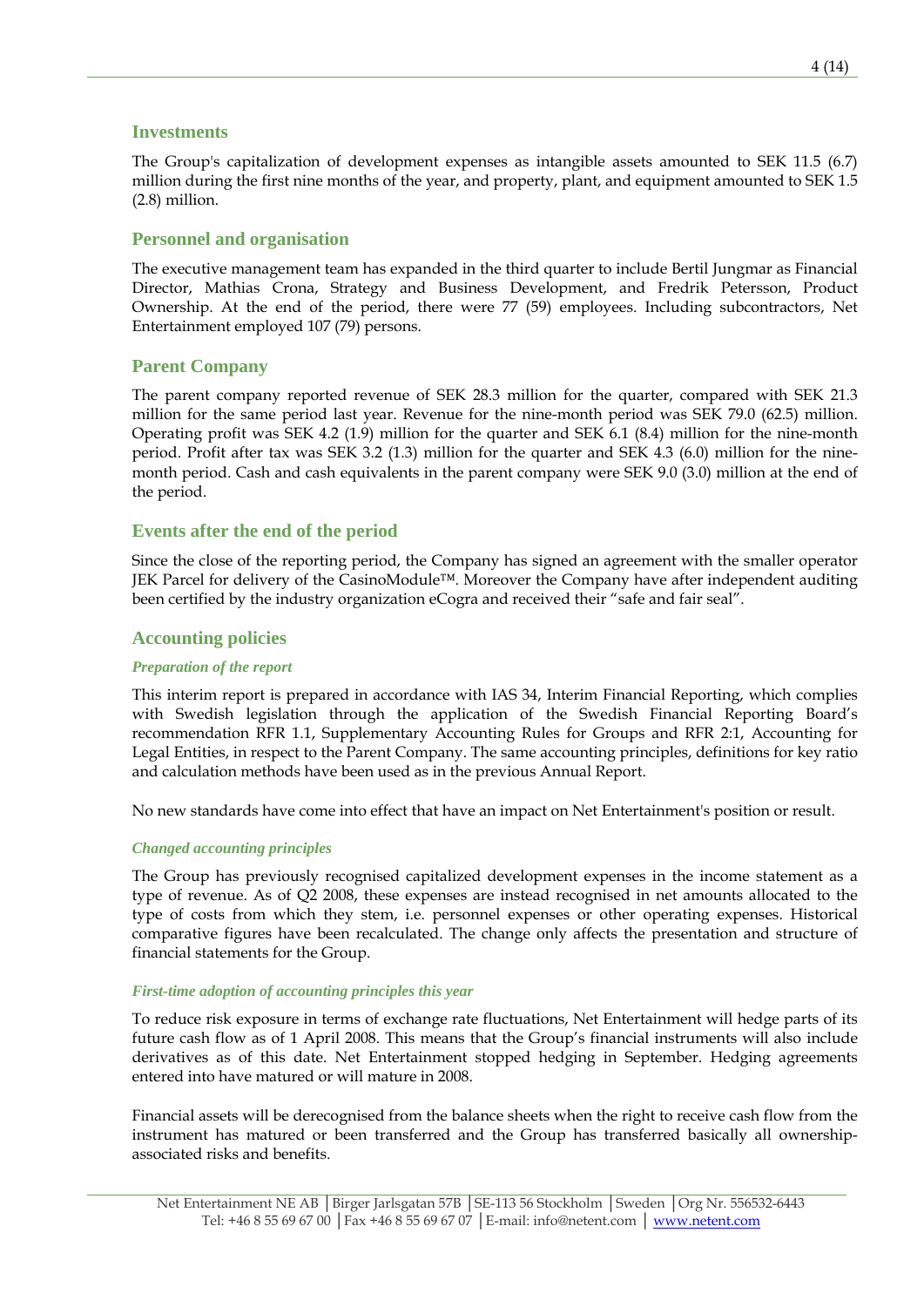#### *Derivative instruments*

All derivatives are recognised at fair value in the balance sheets. For derivative instruments qualifying as cash flow hedge, the effective portion of the changes in the fair value is recognised in separate equity categories until such time that the hedged item is recognised in the income statement. For derivative instruments that do not meet the criteria for hedge accounting, and for ineffective portions of derivatives qualifying for hedge accounting, changes in fair value are recognised in the income statement as other interest income/expenses.

#### **Risks and uncertainties**

Net Entertainment's operations are exposed to certain risks that could have a varying impact on earnings or the Company's financial position. These can be divided into industry, operational and financial risks. The management's general view of the risks that could affect operations has not changed significantly compared with the description given in the most recently published Annual Report. The description below is a summary. For a detailed description of the risk profile, see Net Entertainment's 2007 Annual Report, pages 27-28 and page 47.

#### *Industry and operational risks*

As specific industry-related operational risks it is noted that since gaming is regulated by law on most national markets, Net Entertainment, as a supplier of casino games, and its customers are dependent on the legal situation of the gaming industry, and can be significantly affected by political decisions and changes in legislation. Net Entertainment has a Class 4 license on Malta, which means that the Group is permitted to operate hosting for its customers. It is crucial that this license is maintained and extended. Since 2005, Net Entertainment is a member of the organisation G4, which works to prevent gaming addiction (this membership is despite the fact that the company itself does not have any gaming operations). CasinoModule™ has been adapted to follow the organisation's guidelines.

Other operational risks include the Group's dependency on access to qualified employees, maintaining larger customer contracts and protecting internally developed products, intellectual property and contracts. The Group's competitors and general market fluctuations naturally also affect the company's situation.

#### *Financial risks*

The Group's results are exposed to changes in exchange rates as the majority of its sales are in Euro, and costs (transaction exposure) are in Swedish kronor. Net Entertainment hedges part of the risk for exchange rate fluctuations through cash flow hedging.

Profit/loss and equity are also affected by changes in exchange rates when the foreign subsidiaries' profits, assets and liabilities are translated to SEK (translation exposure). Foreign subsidiaries' equity is not currently hedged.

The Group's operations on Malta have been exempt from VAT to date. The Maltese authorities are currently reviewing their regulations on foreign gaming companies, but it is not currently possible to gain a definite understanding of possible pending regulatory changes. Net Entertainment makes regular provisions in the event that parts of the company's activities become subject to VAT.

#### **Nominating committee**

In accordance with the principles resolved by the Annual General Meeting 2008 for appointment of nominating committee, Per Hamberg (the Kling and Hamberg families) and Martin Larsson (the Eriksson, Lundström and Knutsson families as well as himself) have been appointed to, together with the Chairman of the Board of Directors Rolf Blom, form nominating committee for the Annual General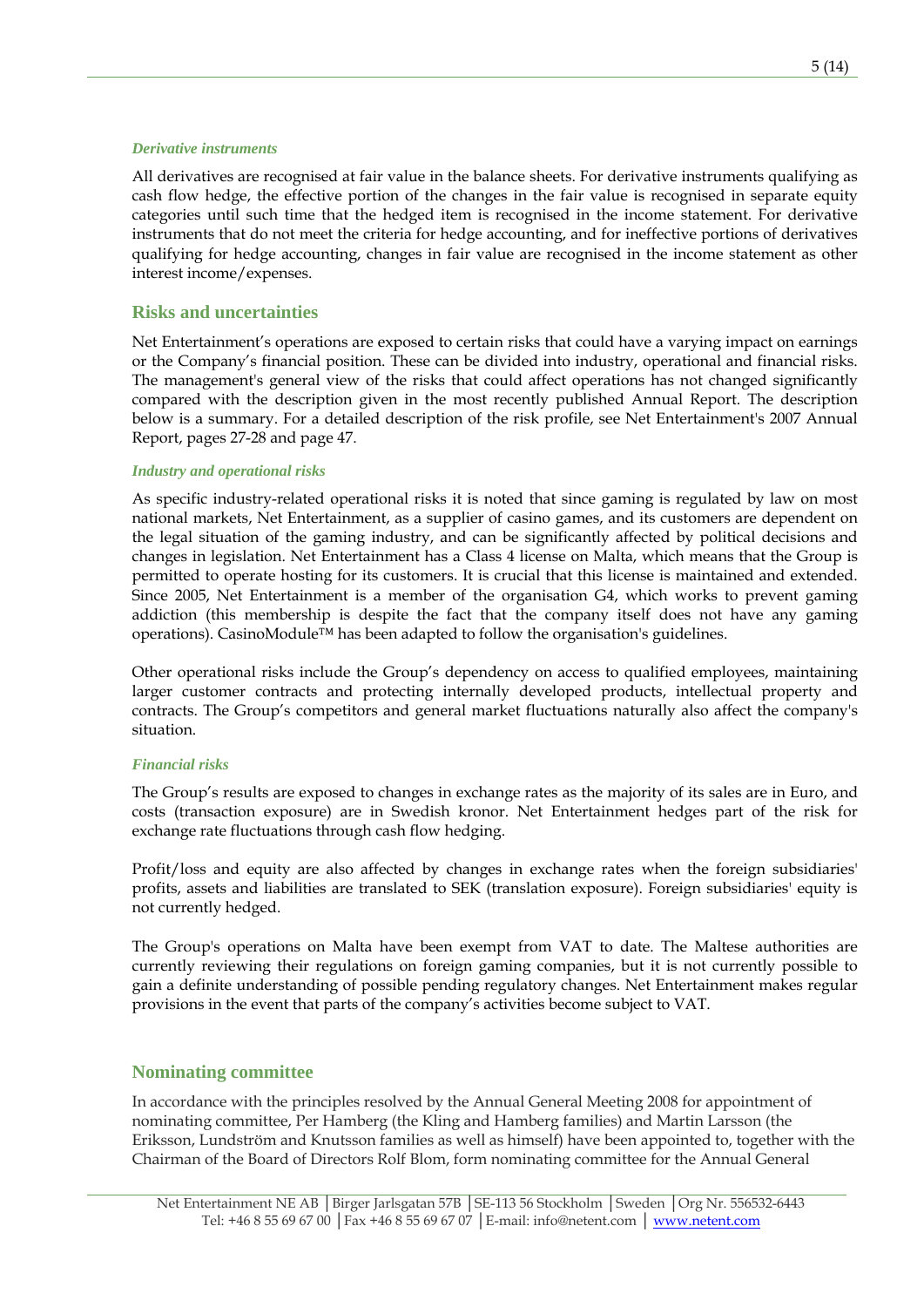Meeting 2009. Shareholders can submit proposals to the nominating committee at: Nominating Committee, Net Entertainment NE AB, Birger Jarlsgatan 57B, SE-113 56 Stockholm, Sweden or [valberedning@netent.com](mailto:valberedning@netent.com). The nominating committee's proposal will be published at the latest in connection with the notice for the Annual General Meeting. The term of office of the nominating committee runs until a new nominating committee has been appointed in accordance with the resolution on appointment of the nominating committee by the Annual General Meeting 2009.

#### **Annual Genaral Meeting**

The Annula Genaral Meeting 2009 of Net Entertainment will be held in Stockholm Wednesday the 29th April 2009 at 3.00pm

#### **Financial information**

Net Entertainment intends to distribute financial reports and statements on the dates below.

Year-end report for 2008 and quarterly report for Q4 February 6, 2009 Interim report January-March 2009 27 April 2009 Annual General Meeting 29 April 2009

Financial reports, press releases and other information are published on Net Entertainment's website [www.netent.com.](http://www.netent.com/) Financial reports are available from the date of publication.

The Board of Directors and Chief Executive certify that the interim report gives a true and fair view of the operations, position and results of the parent company and the Group and describes principal risks and uncertainties facing the Company and Group companies.

Stockholm, November 2, 2008.

Rolf Blom Vigo Carlund Niclas Eriksson Chairman of the Board

Mikael Gottschlich Fredrik Erbing

Johan Öhman Chief Executive Officer/President

*Questions may be directed to:*  Johan Öhman Bertil Jungmar President and CEO CFO Phone: +46 8 556 967 00 Phone: +46 8 556 967 00 [johan.ohman@netent.com](mailto:johan.ohman@netent.com) [bertil.jungmar@netent.com](mailto:bertil.jungmar@netent.com)

Website: **[www.netent.com](http://www.netent.com/)**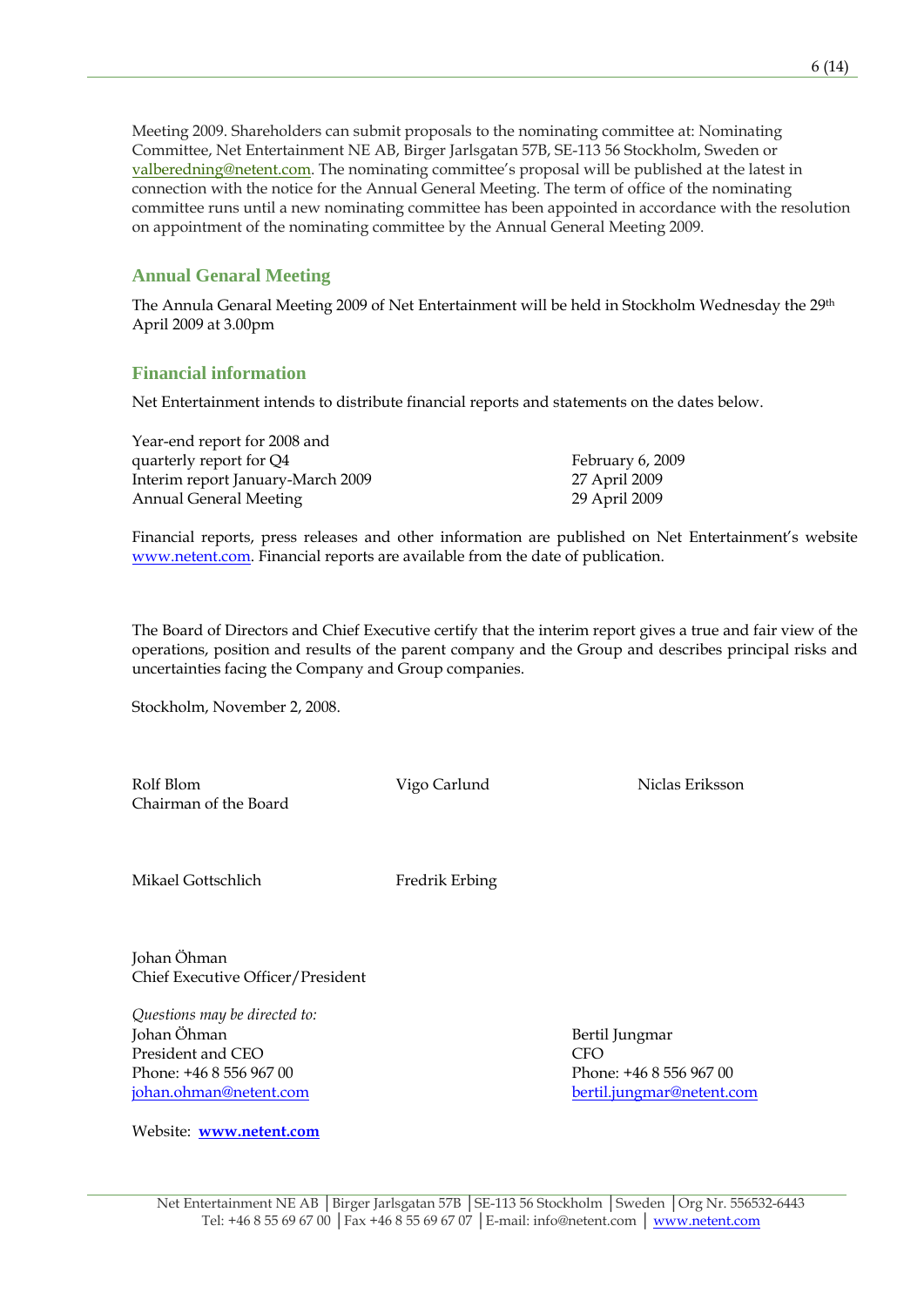### **This Interim Report has not been subject to review by the Company's auditor.**

#### **Legal disclaimer**

Certain statements in this interim report are forward-looking and the actual outcomes may be materially different. In addition to the factors discussed, other factors could have an impact on actual outcomes. Such factors include developments for customers, competitors, the impact of economic and market conditions, national and international legislation and regulations, fiscal regulations, the effectiveness of copyright for computer systems, technological developments, fluctuations in exchange rates and interest rates and political risks.

### **Publication**

Net Entertainment NE AB (publ) is required to publicly disclose the information in this interim report under the Securities Market Act and/or Financial Instruments Trading Act. The information was submitted for publication on November 3, 2008, at 7.30 am.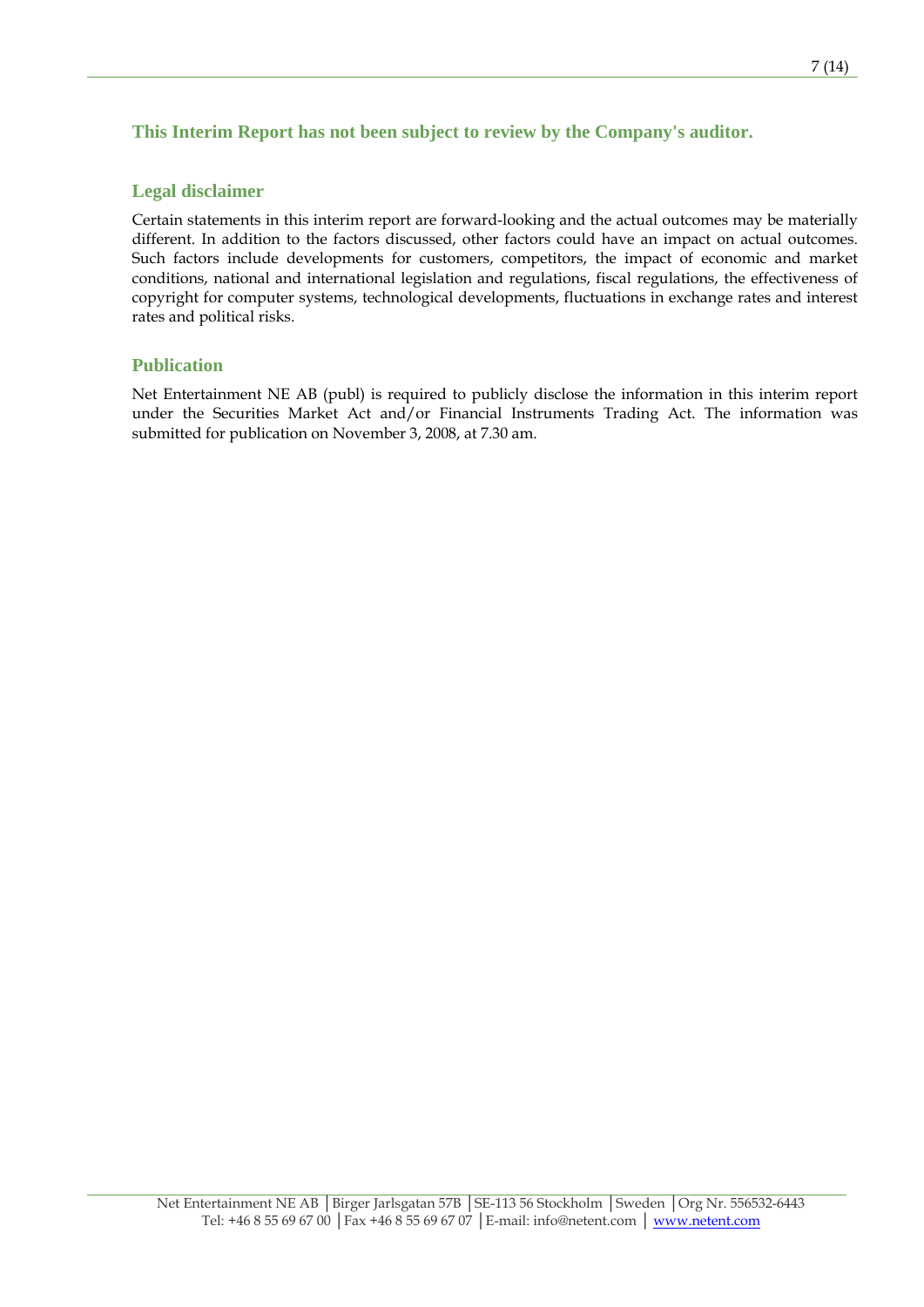|                                            | <b>July-Sept</b> | <b>July-Sept</b> | Jan-Sept   | Jan-Sept   | Jan-Dec    |
|--------------------------------------------|------------------|------------------|------------|------------|------------|
|                                            | 2008             | 2007             | 2008       | 2007       | 2007       |
|                                            |                  |                  |            |            |            |
| Revenue                                    | 52 550           | 32 256           | 143 035    | 95 117     | 131 145    |
| Other revenue                              | 103              | 121              | 550        | 583        | 875        |
| Personnel expenses                         | $-11960$         | $-9872$          | $-37117$   | $-26693$   | $-36105$   |
| Depreciation/amortisation                  | $-3261$          | $-1771$          | $-10353$   | $-5511$    | $-7839$    |
| Other operating expenses                   | $-15282$         | $-10066$         | $-38763$   | $-28130$   | $-37496$   |
| <b>Operating profit</b>                    | 22 150           | 10 668           | 57 352     | 35 366     | 50 580     |
|                                            |                  |                  |            |            |            |
| Financial revenue                          | 535              | 62               | 1438       | 300        | 411        |
| Financial expense                          | $-652$           | $-47$            | $-1732$    | $-183$     | $-187$     |
| Profit before tax                          | 22 033           | 10 683           | 57 058     | 35 483     | 50 804     |
|                                            |                  |                  |            |            |            |
| Tax on the period's profit                 | $-2124$          | $-923$           | $-4215$    | $-3.387$   | $-4893$    |
|                                            |                  |                  |            |            |            |
| Profit/loss for the period                 | 19 909           | 9760             | 52 843     | 32 096     | 45 911     |
|                                            |                  |                  |            |            |            |
| Attributable to:                           |                  |                  |            |            |            |
| Parent Company shareholders                | 19 909           | 9760             | 52 843     | 32 096     | 45 911     |
| Earnings per share (before/after dilution, | 0,50             | 0,25             | 1,34       | 0,81       | 1,16       |
| SEK)                                       |                  |                  |            |            |            |
|                                            |                  |                  |            |            |            |
| Number of employees at period's end        | 39 553 716       | 39 553 716       | 39 553 716 | 39 553 716 | 39 553 716 |
| Average number of shares                   | 39 553 716       | 39 553 716       | 39 553 716 | 39 553 716 | 39 553 716 |

# **Consolidated income statement in summary**

# **Parent Company income statement in summary**

|                              | <b>July-Sept</b><br>2008 | July-Sept<br>2007 | Jan-Sept<br>2008 | Jan-Sept<br>2007 | Jan-Dec<br>2007 |
|------------------------------|--------------------------|-------------------|------------------|------------------|-----------------|
|                              |                          |                   |                  |                  |                 |
| Revenue                      | 28 29 2                  | 21 284            | 79 014           | 62 5 22          | 78 050          |
| Other revenue                | 100                      | 108               | 249              | 568              | 874             |
| Capitalised work for own use |                          |                   |                  | 4 6 20           | 4 6 20          |
| Other external expenses      | $-8183$                  | $-7931$           | $-25838$         | $-24737$         | $-32827$        |
| Personnel expenses           | $-13470$                 | $-10420$          | $-40328$         | $-30758$         | $-40509$        |
| Depreciation/amortisation    | $-2.368$                 | $-1172$           | $-6798$          | $-3847$          | $-5208$         |
| Other operating expenses     | $-200$                   |                   | $-200$           |                  | -56             |
| <b>Operating profit</b>      | 4 1 7 1                  | 1869              | 6 0 9 9          | 8 3 6 8          | 4 9 4 4         |
|                              |                          |                   |                  |                  |                 |
| Financial revenue            | 281                      | 29                | 876              | 151              | 29 710          |
| Financial expense            | -6                       | $-47$             | $-1052$          | $-183$           | $-186$          |
| Profit before tax            | 4 4 4 6                  | 1851              | 5923             | 8 3 3 6          | 34 4 68         |
|                              |                          |                   |                  |                  |                 |
| Tax on the period's profit   | $-1244$                  | $-518$            | $-1658$          | $-2334$          | $-1458$         |
| Profit/loss for the period   | 3 202                    | 1 3 3 3           | 4 2 6 5          | 6 0 0 2          | 33 010          |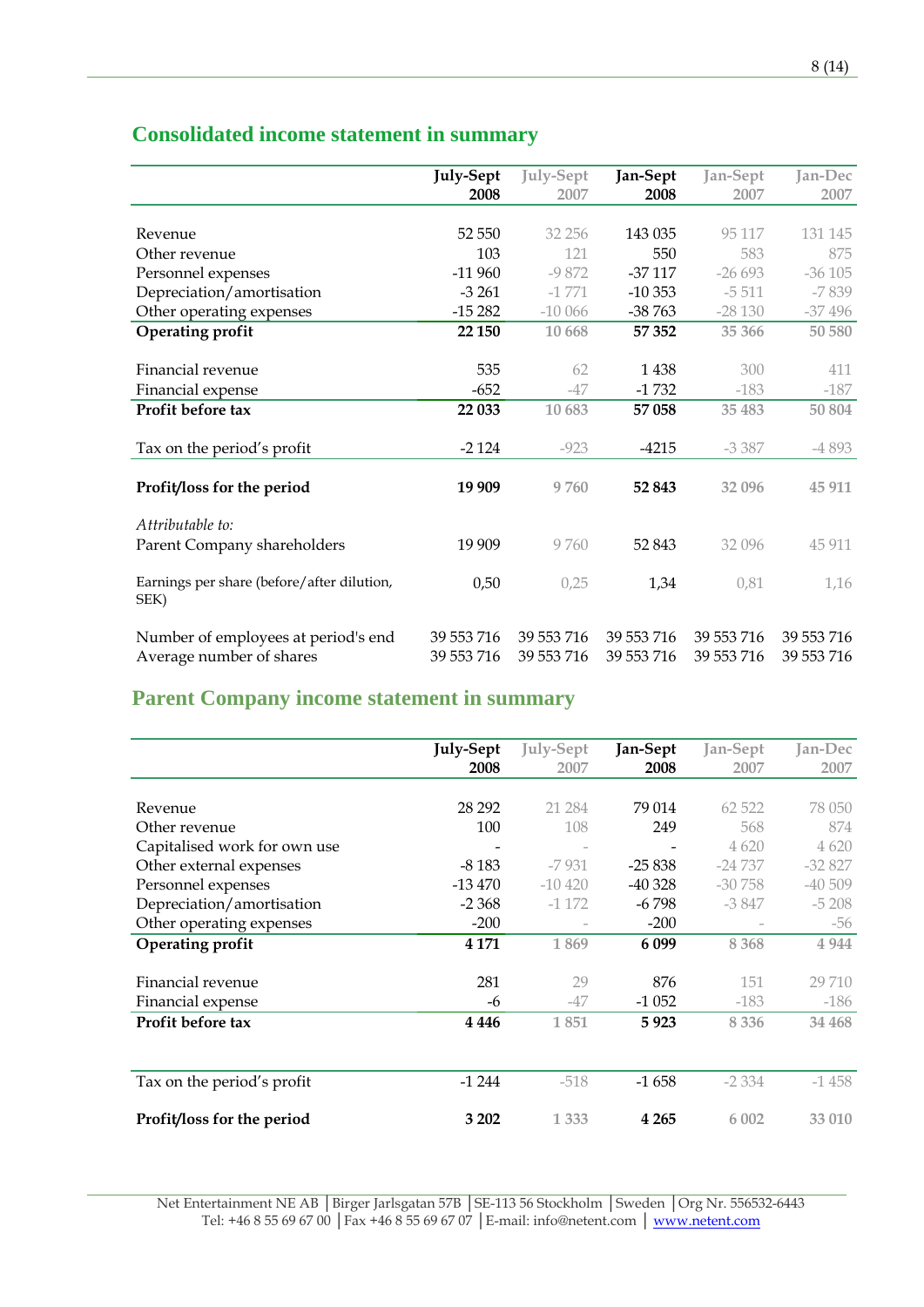## **Consolidated balance sheet in summary**

| <b>ASSETS</b>                                      | 2008-09-30 | 2007-09-30 | 2007-12-31 |
|----------------------------------------------------|------------|------------|------------|
|                                                    |            |            |            |
| Intangible assets                                  | 26 458     | 22 541     | 24 24 6    |
| Property, plant and equipment                      | 5653       | 5804       | 5860       |
| Other long-term receivables                        | 5          | 31         | 18         |
| Total non-current assets                           | 32 116     | 28 376     | 30 1 24    |
|                                                    |            |            |            |
| Accounts receivable                                | 819        | 6878       | 11 1 43    |
| Prepaid expenses and accrued revenues              | 21 572     | 13897      | 15 874     |
| Current tax recoverable                            | 11 801     |            | 12 9 53    |
| Other receivables                                  | 1734       | 2429       | 2085       |
| Cash and cash equivalents                          | 46 687     | 23 056     | 25 915     |
| <b>Total current assets</b>                        | 82 613     | 46 260     | 67 970     |
| <b>TOTAL ASSETS</b>                                | 114 729    | 74 636     | 98 094     |
| <b>EQUITY AND LIABILITIES</b>                      | 2008-09-30 | 2007-09-30 | 2007-12-31 |
|                                                    |            |            |            |
| Share capital                                      | 1 1 9 1    | 1 1 9 1    | 1 1 9 1    |
| Other capital contributed                          | 34 200     | 34 200     | 34 200     |
| Reserves                                           | 3 3 9 6    | $-303$     | 801        |
| Retained earnings incl. profit/loss for the period | 39 568     | 3 1 3 8    | 16 953     |
| <b>Total equity</b>                                | 78 355     | 38 2 2 6   | 53 145     |
| Deferred tax liabilities                           | 1943       | 835        | 2 1 9 5    |
| Total non-current liabilities                      | 1943       | 835        | 2 1 9 5    |
|                                                    |            |            |            |
| Accounts payable                                   | 4 0 0 9    | 11 906     | 4 739      |
| Current tax liabilities                            | $\theta$   | 8079       | 21 875     |
| Other liabilities                                  | 8584       | 6582       | 7399       |
| Provisions                                         | 2 4 4 8    |            |            |
| Accrued expenses and prepaid revenue               | 19 390     | 9008       | 8741       |
| <b>Total current liabilities</b>                   | 34 431     | 35 575     | 42 754     |
|                                                    |            |            |            |
| <b>TOTAL EQUITY AND LIABILITIES</b>                | 114729     | 74 636     | 98 0 94    |

*\*Closing cash and cash equivalents for the period include SEK 4 868 (5 457) 000 which are funds held on behalf of licensees.*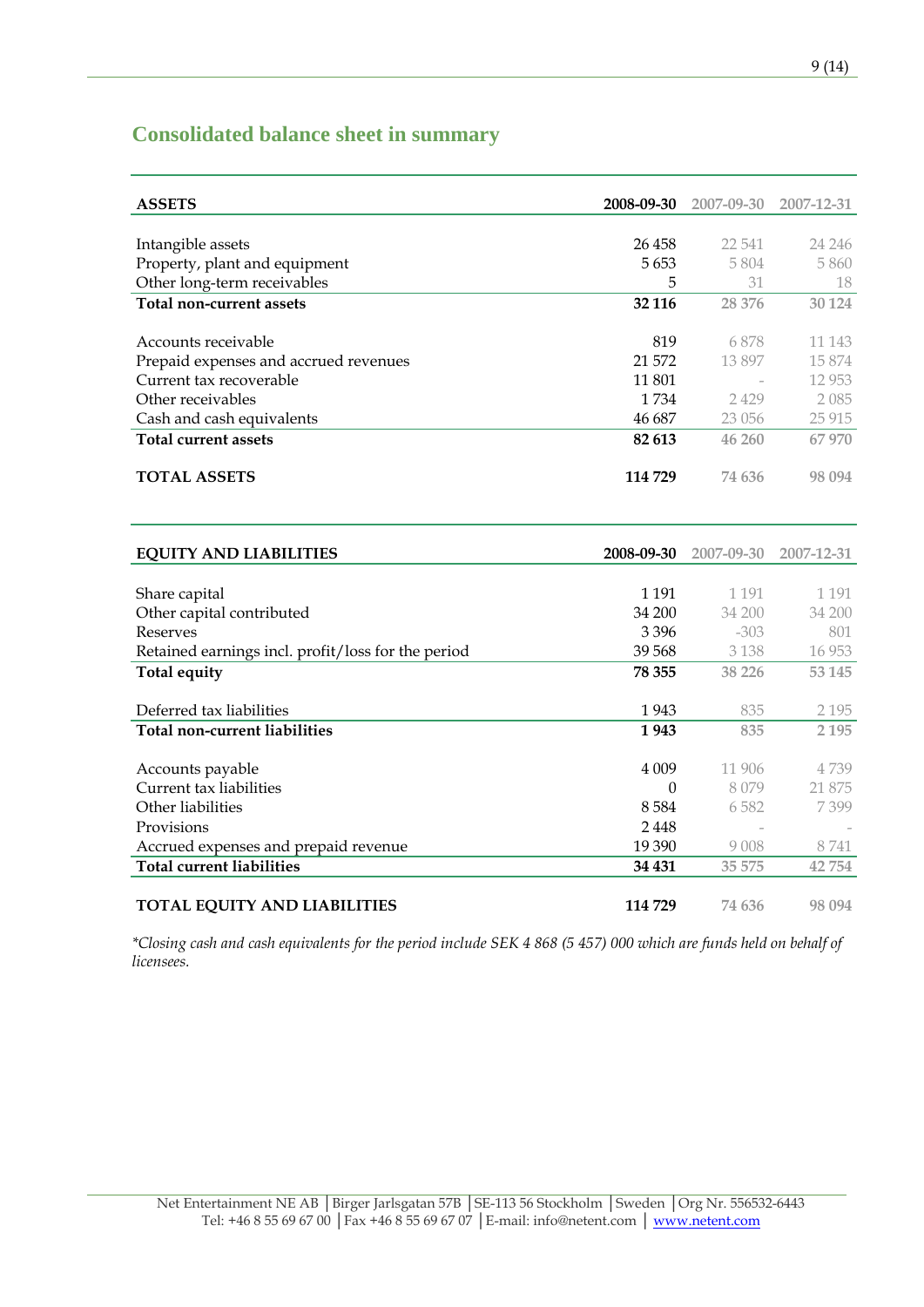# **Parent Company balance sheet in summary**

| <b>ASSETS</b>                         | 2008-09-30 | 2007-09-30 | 2007-12-31 |
|---------------------------------------|------------|------------|------------|
|                                       |            |            |            |
| Intangible assets                     | 6869       | 13 991     | 12 656     |
| Property, plant and equipment         | 2893       | 2 7 7 3    | 3635       |
| Shares in subsidiary                  | 183        | 216        | 216        |
| Other long-term receivables           | 5          | 42         | 5          |
| Total non-current assets              | 9950       | 17022      | 16 512     |
|                                       |            |            |            |
| Accounts receivable                   |            | 20 047     | 4          |
| Receivables from Group companies      | 11 213     | 6.668      | 29 545     |
| Prepaid expenses and accrued revenues | 1928       | 2 0 0 5    | 2 0 2 4    |
| Current tax recoverable               | 983        |            |            |
| Other receivables                     | 1 308      | 2 2 1 1    | 2 083      |
| Cash and cash equivalents             | 8952       | 2959       | 12462      |
| <b>Total current assets</b>           | 24 3 84    | 33 890     | 46 118     |
|                                       |            |            |            |
| <b>TOTAL ASSETS</b>                   | 34 334     | 50 912     | 62 630     |
|                                       |            |            |            |

| <b>EQUITY AND LIABILITIES</b>        | 2008-09-30 | 2007-09-30 | 2007-12-31 |
|--------------------------------------|------------|------------|------------|
|                                      |            |            |            |
| Share capital                        | 1 1 9 1    | 1 1 9 1    | 1 1 9 1    |
| Statutory reserve                    | 38         | 38         | 38         |
| Retained earnings                    | 6868       | 3650       | 3650       |
| Profit/loss for the period           | 4 2 6 5    | 6 0 0 1    | 33 010     |
| Total equity                         | 12 3 62    | 10 880     | 37889      |
|                                      |            |            |            |
| <b>Untaxed reserves</b>              | 2982       | 2 9 8 2    | 2 9 8 2    |
|                                      |            |            |            |
| Accounts payable                     | 3 1 6 5    | 10 947     | 4 503      |
| Liabilities to Group companies       | 89         | 10 770     | 1806       |
| Current tax liabilities              |            | 7 040      | 6 7 6 3    |
| Other liabilities                    | 1 0 5 9    | 899        | 924        |
| Accrued expenses and prepaid revenue | 14 677     | 7394       | 7762       |
| <b>Total current liabilities</b>     | 18 990     | 37 050     | 21 758     |
|                                      |            |            |            |
| <b>TOTAL EQUITY AND LIABILITIES</b>  | 34 334     | 50 912     | 62 630     |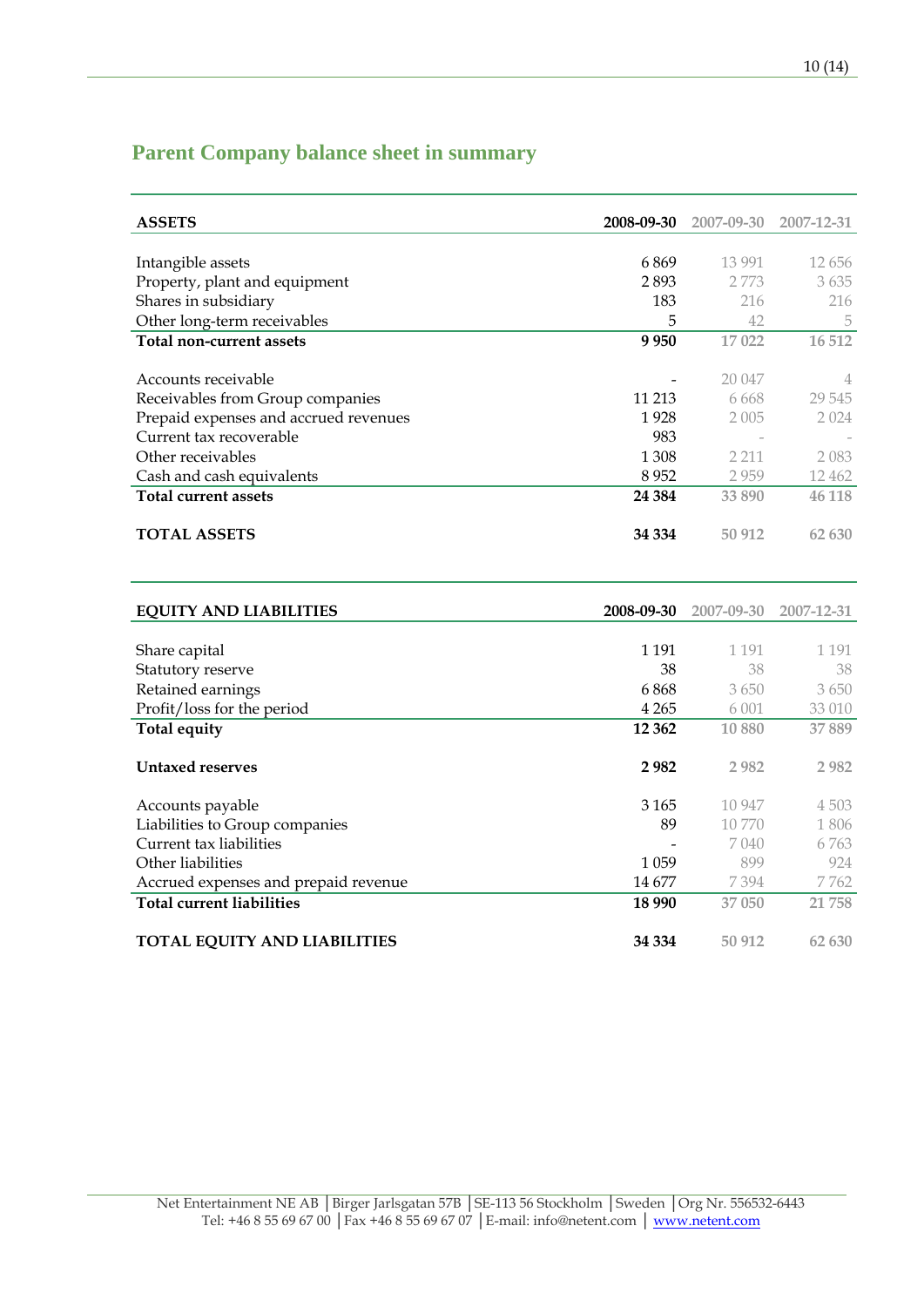|                                        |                  | Other                         | Other reserves     |                                | Retained                                    |                 |
|----------------------------------------|------------------|-------------------------------|--------------------|--------------------------------|---------------------------------------------|-----------------|
| 2008                                   | Share<br>capital | capital<br>contri-<br>butions | Hedging<br>reserve | Trans-<br>lation<br>difference | earnings<br>incl. profit<br>for the<br>year | Total<br>equity |
| Opening equity, 1 January 2008         | 1 1 9 1          | 34 200                        |                    | 801                            | 16 953                                      | 53 145          |
| Cash flow hedging, profit before tax   |                  |                               | $-635$             |                                |                                             | -635            |
| Cash flow hedging, tax effect          |                  |                               | 72                 |                                |                                             | 72              |
| Translation differences for the        |                  |                               |                    |                                |                                             |                 |
| period                                 |                  |                               |                    | 2595                           |                                             | 2595            |
| Total changes in value recognised      |                  |                               |                    |                                |                                             |                 |
| directly in equity, excl. transactions |                  |                               |                    |                                |                                             |                 |
| with company owners                    |                  |                               | $-563$             | 2595                           |                                             | 2 0 3 2         |
| Profit/loss for the period             |                  |                               |                    |                                | 52 843                                      | 52 843          |
| Total changes in value, excl.          |                  |                               |                    |                                |                                             |                 |
| transactions with company owners       |                  |                               | $-563$             | 2595                           | 52 843                                      | 54 875          |
| Dividends for 2007                     |                  |                               |                    |                                | -29 665                                     | $-29665$        |
| Closing equity 30 September 2008       | 1 1 9 1          | 34 200                        | $-563$             | 3 3 9 6                        | 40 131                                      | 78 355          |

## **Consolidated changes in equity for the period**

|                                        |         | Other   |          | Retained     |          |  |
|----------------------------------------|---------|---------|----------|--------------|----------|--|
|                                        |         |         |          | earnings     |          |  |
| 2007                                   |         | capital |          | incl. profit |          |  |
|                                        | Share   | contri- |          | for the      | Total    |  |
|                                        | capital | butions | Reserves | year         | equity   |  |
| Opening equity, 1 January 2007         | 1 1 8 7 | 34 204  | $-232$   | $-19069$     | 16 090   |  |
|                                        |         |         |          |              |          |  |
| Translation differences for the period |         |         | $-71$    |              | $-71$    |  |
| Total changes in value recognised      |         |         |          |              |          |  |
| directly in equity, excl. transactions |         |         |          |              |          |  |
| with company owners                    |         |         | $-71$    |              | $-71$    |  |
| Profit/loss for the period             |         |         |          | 32 096       | 32 096   |  |
| Total changes in value, excl.          |         |         |          |              |          |  |
| transactions with company owners       |         |         | $-71$    | 32 096       | 32 096   |  |
| Bonus issue                            | 4       | -4      |          |              | $\Omega$ |  |
| Dividends for 2006                     |         |         |          | $-9889$      | $-9889$  |  |
| Closing equity 30 September 2007       | 1 1 9 1 | 34 200  | $-303$   | $-3138$      | 38 226   |  |

*There is no minority interest in the Group. All equity is therefore attributed to Parent Company shareholders.*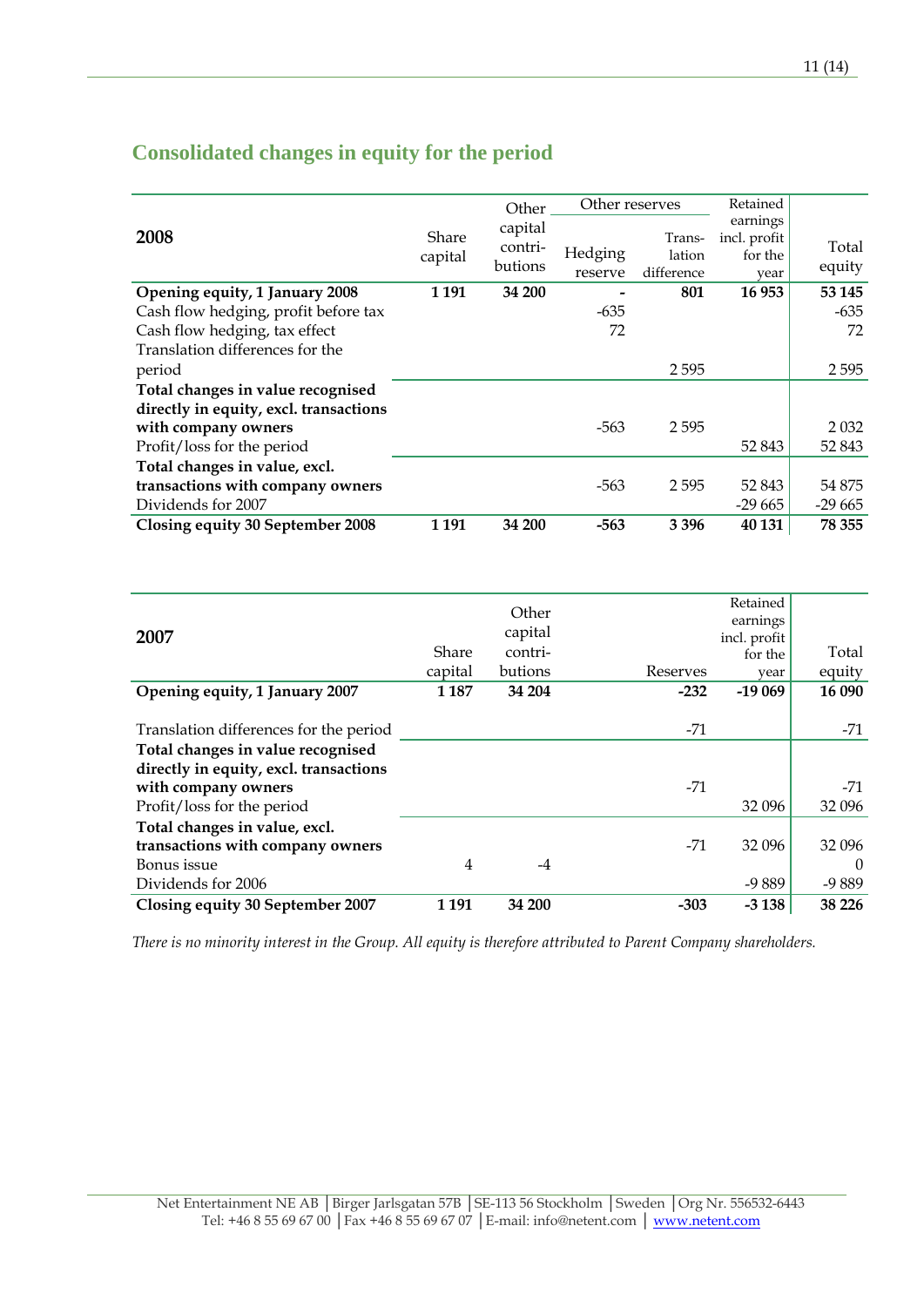## **Consolidated cash flow statement in summary**

|                                                        | Jan-Sept | Jan-Sept | Jan-Dec  |
|--------------------------------------------------------|----------|----------|----------|
|                                                        | 2008     | 2007     | 2007     |
|                                                        |          |          |          |
| Operating profit                                       | 57 352   | 35 366   | 50 580   |
| Adjustments for items not included in cash flow        |          |          |          |
| Depreciation/amortisation                              | 10 353   | 5 5 1 1  | 7839     |
| Interest                                               | 209      | 117      | 224      |
| Other                                                  | 1 3 6 3  | $-284$   | 561      |
| Taxes paid                                             | $-24925$ | $-480$   | 184      |
| Cash flows from operating activities before            |          |          |          |
| changes in working capital                             | 45 862   | 40 230   | 59 388   |
| Changes in working capital                             | 18 613   | $-10964$ | $-23509$ |
| Cash flow from operating activities                    | 62 965   | 29 26 6  | 35 879   |
|                                                        |          |          |          |
| Capitalized intangible assets                          | -11 498  | $-6669$  | $-10460$ |
| Acquisition of property, plant and equipment           | $-1454$  | $-2793$  | $-3003$  |
| Divestment of other financial assets                   | 13       |          | 24       |
| Cash flow from investing activities                    | $-12939$ | $-9,462$ | $-13439$ |
|                                                        |          |          |          |
| Dividends paid                                         | $-29665$ | $-9889$  | $-9889$  |
| Cash flows from financing activities                   | $-29665$ | $-9889$  | $-9889$  |
|                                                        |          |          |          |
| Exchange rate differences in cash and cash equivalents | 411      | 88       | 311      |
|                                                        |          |          |          |
| Cash flow for the period                               | 20 772   | 10 003   | 12862    |
| Cash and liquid assets at beginning of period          | 25 915   | 13 053   | 13 053   |
| Cash and liquid assets at end of period                | 46 687*  | 23 056   | 25 9 15  |

*\*Closing cash and cash equivalents for the period include SEK 4,868,000 which are funds held on behalf of licensees.*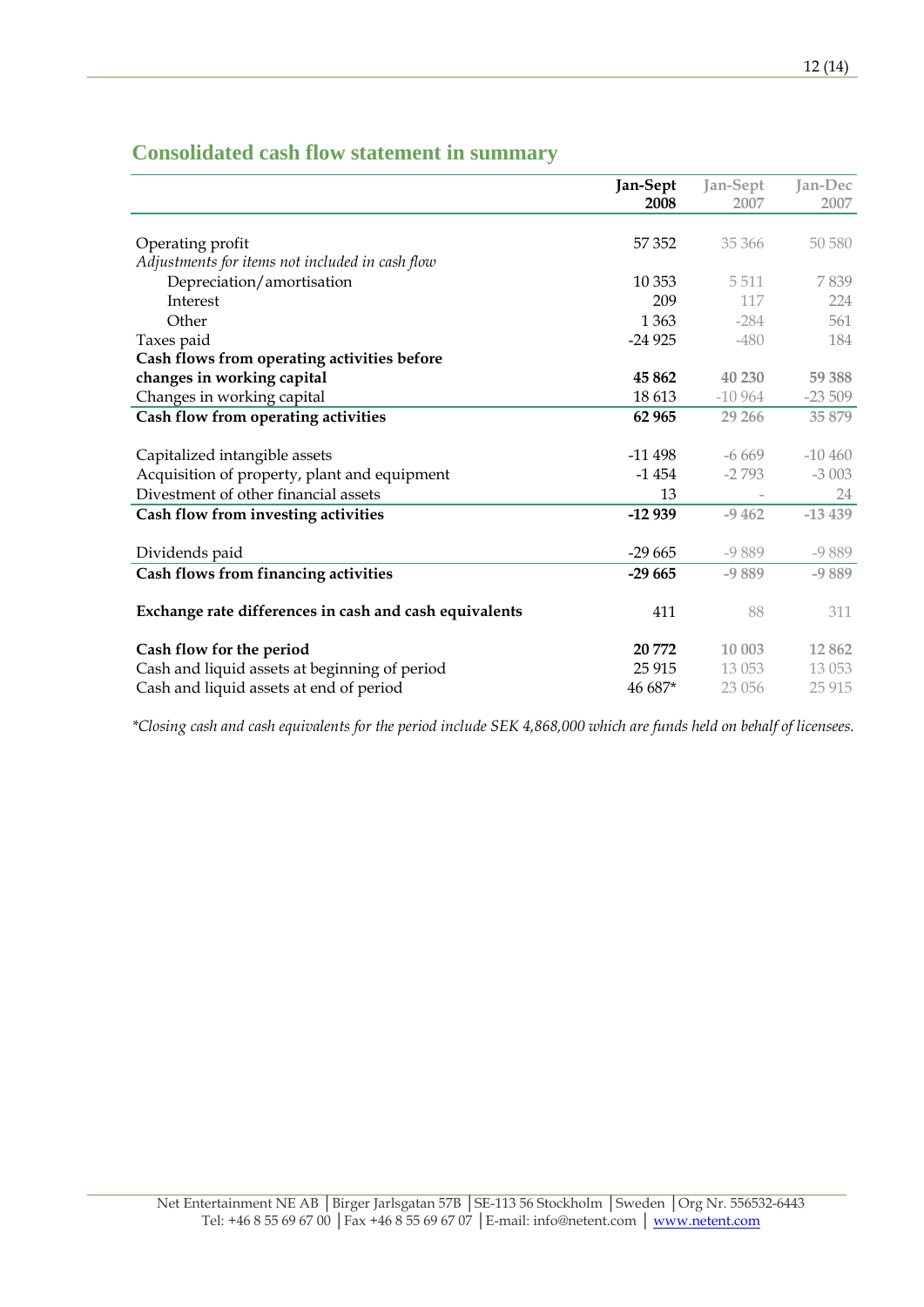### **Consolidated key data and figures**

|                                         | <b>July-Sept</b> | <b>July-Sept</b> | Jan-Sept   | Jan-Sept   | Jan-Dec    |
|-----------------------------------------|------------------|------------------|------------|------------|------------|
|                                         | 2008             | 2007             | 2008       | 2007       | 2007       |
|                                         |                  |                  |            |            |            |
| Revenues (SEK thousands)                | 52 453           | 32 377           | 143 385    | 95 700     | 131 145    |
| Operating profit (SEK thousands)        | 22 150           | 10 668           | 57 352     | 35 366     | 50 580     |
| Profit before tax (SEK thousands)       | 22 033           | 10 683           | 57 058     | 35 483     | 50 804     |
| Profit/loss for the period (SEK         | 19 909           | 9760             | 52 843     | 32 096     | 45 911     |
| thousands)                              |                  |                  |            |            |            |
|                                         |                  |                  |            |            |            |
| Operating margin (percent)              | 42,2             | 32,9             | 40,0       | 37,0       | 38,6       |
| EBIT margin (percent)                   | 43,1             | 33,1             | 40,6       | 37,3       | 38,5       |
| Profit margin (percent)                 | 42,0             | 33,0             | 39,8       | 37,1       | 38,7       |
| Return on investment on shareholders'   |                  |                  |            |            |            |
| equity (percent)                        | 29,5             | 29,2             | 80,4       | 118,2      | 132,6      |
| Equity/assets ratio (percent)           | 68,3             | 51,2             | 68,3       | 51,2       | 54,2       |
| Quick ratio (percent)                   | 239,9            | 130,0            | 239,9      | 130,0      | 159,0      |
| Net interest-bearing liabilities (SEK   |                  |                  |            |            |            |
| thousands) *                            | $-46687$         | $-23056$         | -46 687    | $-23056$   | $-25915$   |
| Net debt/equity ratio (multiple)        | $-0,6$           | $-0,6$           | $-0,6$     | $-0,6$     | $-0,5$     |
| Average number of employees             | 72               | 60               | 67         | 60         | 60         |
| Employees at period-end                 | 77               | 59               | 77         | 59         | 67         |
| Earnings per share                      | 0,50             | 0,25             | 1,34       | 0,81       | 1,16       |
| Equity per share (SEK)                  | 1,98             | 0,97             | 1,98       | 0,97       | 1,34       |
| Cash flow per share (SEK)               | 0,46             | 0,54             | 0,53       | 0,25       | 0,33       |
| Average number of outstanding shares    | 39 553 716       | 39 553 716       | 39 553 716 | 39 553 716 | 39 553 716 |
| Number of outstanding shares at period- | 39 553 716       | 39 553 716       | 39 553 716 | 39 553 716 | 39 553 716 |
| end                                     |                  |                  |            |            |            |

*\* A negative figure means that the Company has a net cash position (the Company has a positive cash flow and no debt).*

### **Definitions**

**Operating margin -** Operating profit/loss divided by revenues for the period.

**EBIT margin -** Operating profit/loss plus financial income, divided by revenues for the period.

**Profit margin -** Profit/loss after financial items divided by revenues for the period.

**Return on investment on shareholders' equity -** Year's profit/loss divided by average shareholder equity for the period.

**Equity/assets ratio -** Equity at the end of period as a percentage of total assets at the end of period.

**Quick ratio -** Current assets divided by current liabilities, including proposed but not yet adopted dividends.

**Net interest-bearing liabilities -** Net of interest-bearing provisions and liabilities less financial assets including cash and cash equivalents.

**Net debt/equity ratio (multiple) -** Net of interest-bearing earnings and liabilities minus financial assets incl. cash and cash equivalents divided by shareholder's equity.

**Average number of employees -** The number of employees converted into full-time equivalents.

**Number of employees at year-end -** The number of employees on the last monthly wage-payment day.

**Earnings per share -** Earnings after tax divided by the average number of shares outstanding during the period.

**Equity per share -** Shareholders' equity divided by the number of shares outstanding at the end of the period.

**Cash flow per share -** Cash flow for the year, divided by the weighted average number of shares outstanding during the period.

**Number of shares outstanding -** The number of shares outstanding at the close of each period, adjusted for bonus issue and share split.